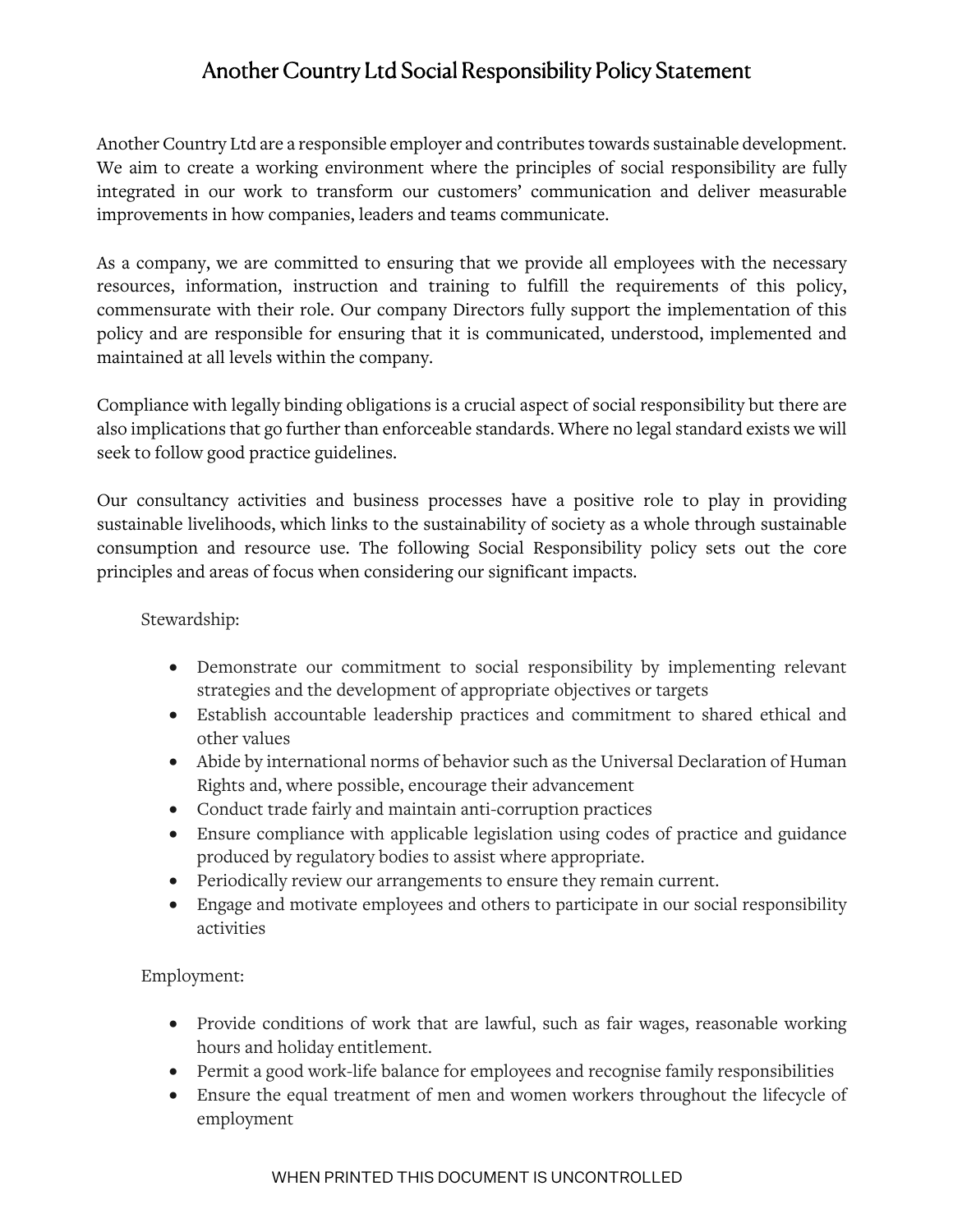# Another Country Ltd Social Responsibility Policy Statement

- Provide access to skills development and opportunities for career advancement to all employees
- Support employees in working towards professional qualifications relevant to their roles.

Health and safety:

- Provide a working environment that is safe and without risks to health, so far as is reasonably practicable
- Ensure effective communication and consultation on health and safety matters;
- Keep records of accidents and incidents and carry out a thorough investigation when applicable
- Report relevant injuries, diseases or dangerous occurrences to the appropriate enforcing authority

### Environment

- Adopt environmentally sound technologies whenever possible to minimise use of resources.
- Use energy, water, materials and other natural resources as efficiently as possible.
- Use electronic means of communication such as e-mail and video-conferencing rather than paper-based options
- Buy office supplies containing recycled materials
- Follow the waste hierarchy of reduce, reuse, recycle
- Calculate and offset our carbon footprint.
- Seek opportunities to establish links with local businesses, neighbours or suppliers to facilitate improvements in the local environment

### Consumer issues

- Provide customers with adequate and appropriate information about our products to enable an informed customer choice
- Provide a transparent and flexible approach to scoping contracts with our customers
- Set and review clear milestones and deadlines throughout implementation
- Maintain the quality of our consultancy services and continue to offer fair pricing
- Handle personal data from our customers appropriately and securely
- Use marketing and promotional materials that avoid negative connotations on issues of gender, religion, race, disability or interpersonal relationships.
- Encourage feedback from our customers regarding their experience of working with us
- Make available effective forms of redress for customer complaints

## Community involvement